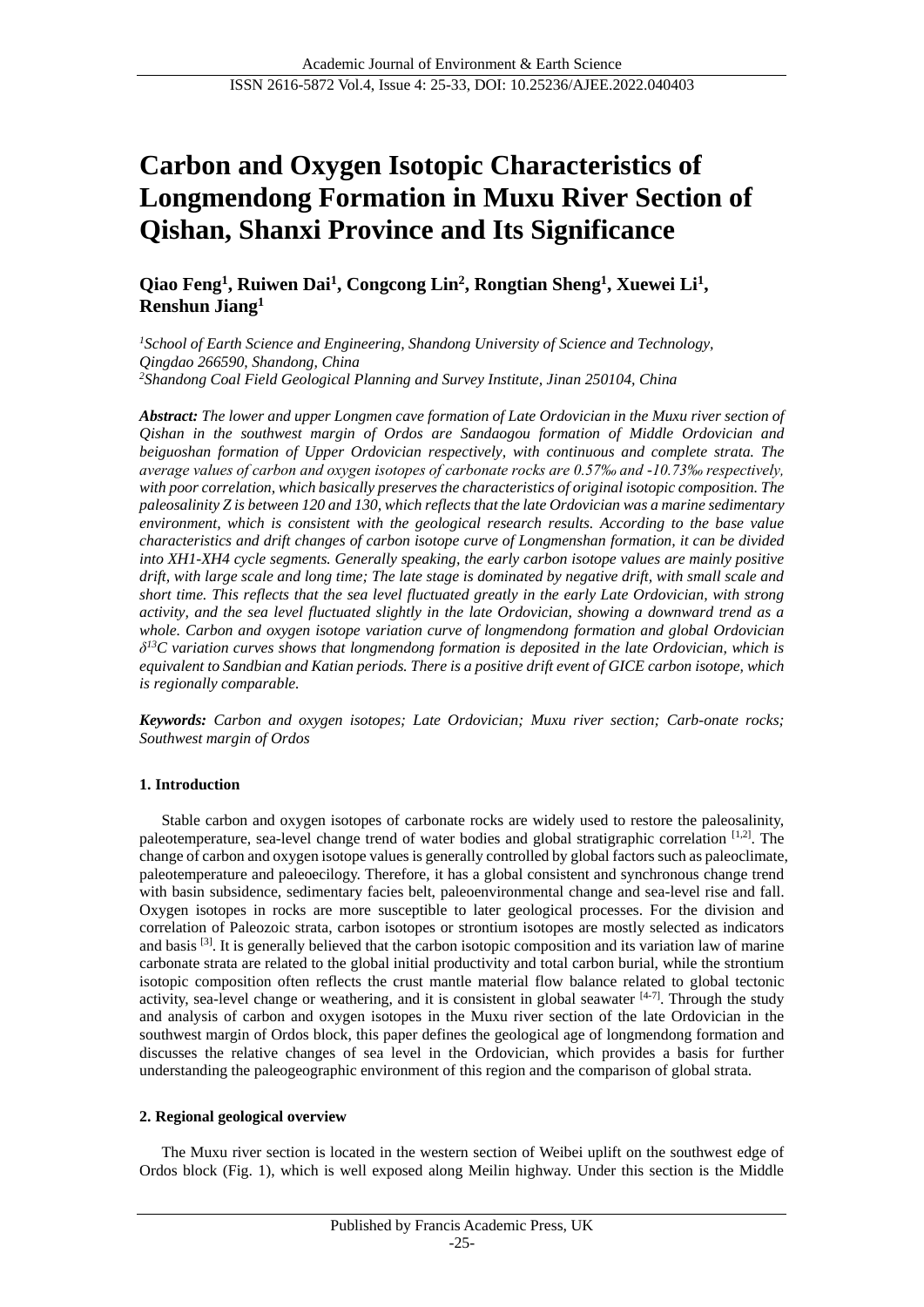Ordovician Sandaogou formation, which is mainly composed of light gray microcrystalline fine-grained limestone and dolomitic limestone. It is a carbonate platform sedimentary environment. At the bottom of longmendong formation is a set of dense accumulated calcareous breccia with a thickness of about 10m. The gravel diameter is mostly 5cm  $\sim$  20cm, oval  $^{[8]}$ . This set of strata constitutes the bottom boundary of longmendong formation. The top of longmendong formation is covered by breccia of beiguoshan formation of Upper Ordovician. Longmendong formation is well exposed, continuous and complete.

Carbon and oxygen isotope samples were collected in the measured profile. The weathering degree of the collected rock samples is weak, and the development parts such as recrystallization and calcite vein are basically avoided, so as to reduce the impact of later diagenetic alteration on carbon and oxygen isotopes in the rocks and reflect the original sedimentary environment at that time as much as possible. The lithology of the sample is mainly mudstone, siltstone, siltstone, limestone, dolomite, etc., with a total of 205 blocks.



*Figure 1: Regional geological structure*

# **3. Sample test and effectiveness evaluation**

# *3.1. Sample processing and analysis*

The processing and testing of carbon and oxygen isotope samples were completed in the analysis and experiment center of exploration and Development Research Institute of PetroChina Southwest Oil and Gas field Company. In the laboratory environment of 22 °C ~ 23 °C, 100% phosphoric acid is used to react with powder samples to collect  $CO<sub>2</sub>$  gas. The analysis of carbon and oxygen isotopes was completed by MAT-252 gas isotope mass spectrometer (using PDB standard). The analysis accuracy adopts the Chinese national standard sample GBW04405, and the standard deviation of  $\delta^{18}O$  and  $\delta^{13}C$  is  $\pm 0.05$  % and  $\pm$  0.06 ‰ respectively.

# *3.2. Effectiveness evaluation*

In order to detect that carbon and oxygen isotopes are affected by late burial diagenesis, water diagenesis and other factors, it is very important to evaluate the effectiveness of samples. The carbon isotopes of 205 samples ranged from - 6.19‰ to 5.16‰, with an average of 0.57‰. The average value of oxygen isotope is -3.09‰ ~ -16.84‰, with an average of -10.74 ‰. The cross examination of carbon and oxygen isotopes shows that the correlation between them is poor and belongs to discrete type (Fig. 2), and the oxygen isotope data mostly fluctuates around -  $10\%$  <sup>[9-12]</sup>, indicating that the carbon and oxygen isotope data basically preserve the characteristics of original isotope composition and have high reliability. Only five samples with carbon isotope < -5‰ and five samples with carbon isotope > 5‰ may be affected by more serious late alteration.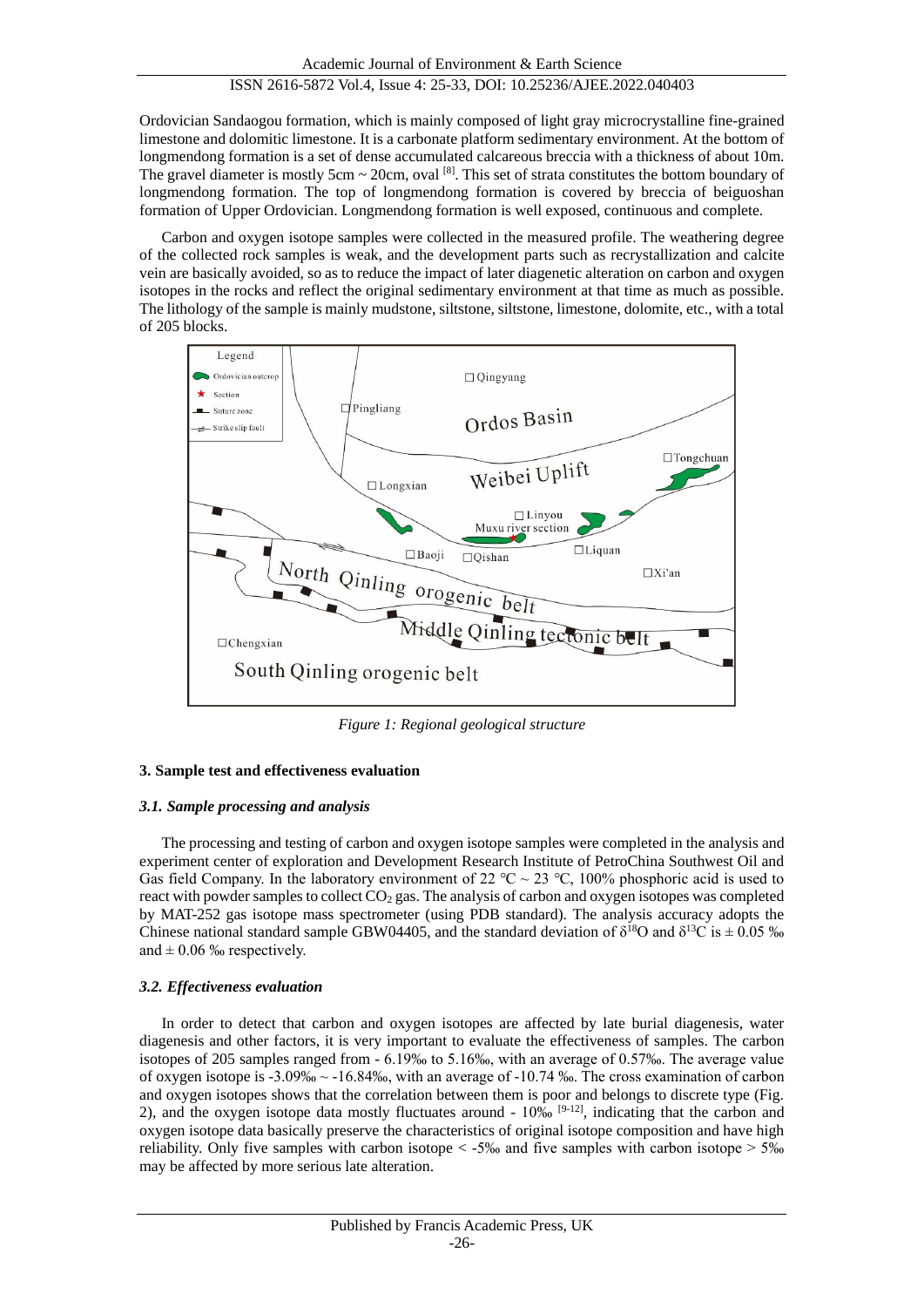Academic Journal of Environment & Earth Science

# ISSN 2616-5872 Vol.4, Issue 4: 25-33, DOI: 10.25236/AJEE.2022.040403



*Figure 2: Correlation of carbon and oxygen isotopes in Muxu river section*

# **4. Isotopic composition characteristics**

Fig. 3 shows the change trend of carbon and oxygen isotope curve of Upper Ordovician longmendong formation. Combined with the change of lithology combination, the change of carbon isotope composition of the whole section can be roughly divided into four cycles.



*Figure 3: Variation curve of carbon and oxygen isotopes of carbonate rocks of longmendong formation*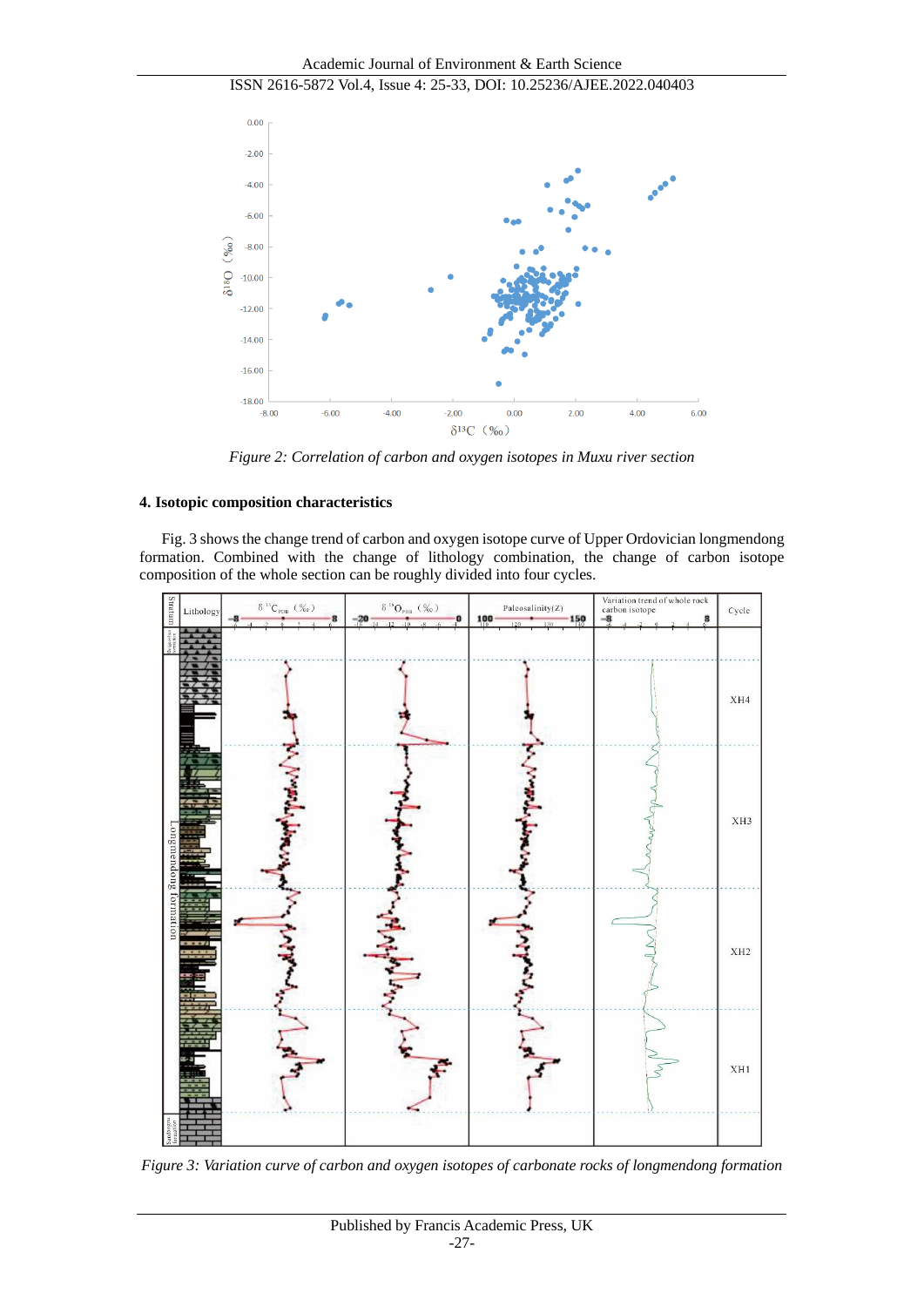Cycle I (XH1) is composed of samples 38-1 to 54-2 at the bottom of longmendong formation, with a thickness of about 183m. A set of rock assemblages dominated by limestone, dolomite and shale are developed.  $\delta^{13}C$  values are mostly positive, with an average of 1.48‰. On the whole, from the beginning of the cycle to the end of the cycle,  $\delta^{13}C$  increases gradually, and increases to the positive value of 5.16‰ in the middle of the cycle  $\delta^{13}C$  value is mostly between 4 ‰ - 5‰, and then begins to drop gradually to near 0. It can be regarded as a positive drift cycle.

Cycle II (XH2) consists of samples 54-3 to 72-3. The total thickness of this cycle stratum is about 222m, which is characterized by the extensive development of clastic rock series, The  $\delta^{13}C$  value first decreased and then increased, with an average of 0.11‰. At the beginning of this cycle, δ<sup>13</sup>C value is mostly positive, hovering around 1‰ and relatively stable, reaching the end of the cycle  $\delta^{13}C$  value began to be negative, and longmendong formation appeared the negative value of  $\delta^{13}$ C value is -6.19‰, and several consecutive values nearby fluctuate between -5‰ and -6.5‰, which can be identified as a negative drift event, and then the  $\delta^{13}C$  value began to rise steadily and became stable at the end of the cycle.

Cycle III (XH3) consists of sample 73-1 to sample 108-3. The thickness is about 260 meters. The rock type is the combination change from sandstone mudstone to dolomite, The  $\delta^{13}C$  value is small and the fluctuation increases, and the average value is 0.43‰. Of this cycle  $\delta^{13}C$  is relatively stable, mostly hovering between -1‰ and 1‰. There is an isotopic mutation between this cycle and XH2 cycle, with a negative offset of about 1‰. In the middle and upper part of the cycle,  $\delta^{13}$ C values are basically positive and tend to increase gradually. At the end of the cycle, The value of  $\delta^{13}C$  decreases to about 0. Generally speaking, this cycle belongs to a positive drift.

Cycle IV (XH4) consists of sample 109-1 to sample 116-3, with a thickness of about 166 meters. The lithology of the lower section is gray and dark gray shale, and the upper section is gray limestone and dolomitic limestone,  $\delta^{13}$ C value decreased first and then increased, with an average of 0.88‰. The cycle starts at the beginning  $\delta^{13}$ C approached 2‰ and gradually dropped to -1 ‰, then began to increase and stabilized at 0.5‰ at the end. The overall isotope value is relatively stable and there is no obvious carbon isotope event. Combined with cycle 3, this cycle belongs to the continuation of cycle 3, and the carbon isotope shows positive drift from the beginning of cycle 3 to the end of cycle 4.

The variation of oxygen isotope values in Muxu river profile is complex,  $\delta^{18}$ O values are distributed between -16‰ and -2‰, with an average of -10‰. From the bottom to the middle of longmendong formation, oxygen isotope oscillations are more frequent, and the amplitude is significantly greater than that of carbon isotope in the same layer. From the middle to the upper part of the longmendong formation, there is almost no large oscillation in the oxygen isotope curve, The  $\delta^{18}O$  value has been stable at about -10‰. Except once the curve of this section is relatively stable except that the large negative value of  $\delta^{18}$ O value is -3.59‰. Because the whole curve is highly volatile and unstable, it is not enough to subdivide it into several cycles.

# **5. Discussion**

#### *5.1. Carbon isotope and paleosalinity*

The relative change of ancient seawater salinity can be judged by Z value  $[13-16]$ . When Z>120, the sedimentary water body is paleomarine environment; When  $Z \leq 120$ , the sedimentary water body is paleofreshwater environment; When Z=120, it is an undetermined limestone sedimentary environment. Generally speaking, most of the Z values in longmendong group are between 120 and 130, which is similar to the  $\delta^{13}$ C value has obvious correlation (Fig.4), which is reflected in the paleomarine sedimentary environment, which is consistent with the change of regional environment  $[17]$ .

In the lower and middle sections of longmendong formation, the Z value shows abnormal changes (Fig.3). In the lower part of longmendong formation, the interval with  $Z > 120$  appears, corresponding to  $\delta^{13}$ C value and the mean values of  $\delta^{18}$ O were 4.32‰ and -4.23‰ respectively, which were high. Abnormally high  $\delta^{18}O$  indicates that it may have been affected by the later water rock alteration, resulting in the change of carbon and oxygen isotopes. In the middle part of longmendong formation, the Z value is small, and the corresponding carbon isotope is very low, with an average of -5.82‰, while the oxygen isotope is in the normal range, with an average of -12.01‰. The corresponding lithology is laminated light grayish green silty dolomite, light yellowish green argillaceous siltstone and dolomitic siltstone. It is a closed lagoon environment, which may be affected by fresh water injection and microbial action, resulting in very low carbon isotope.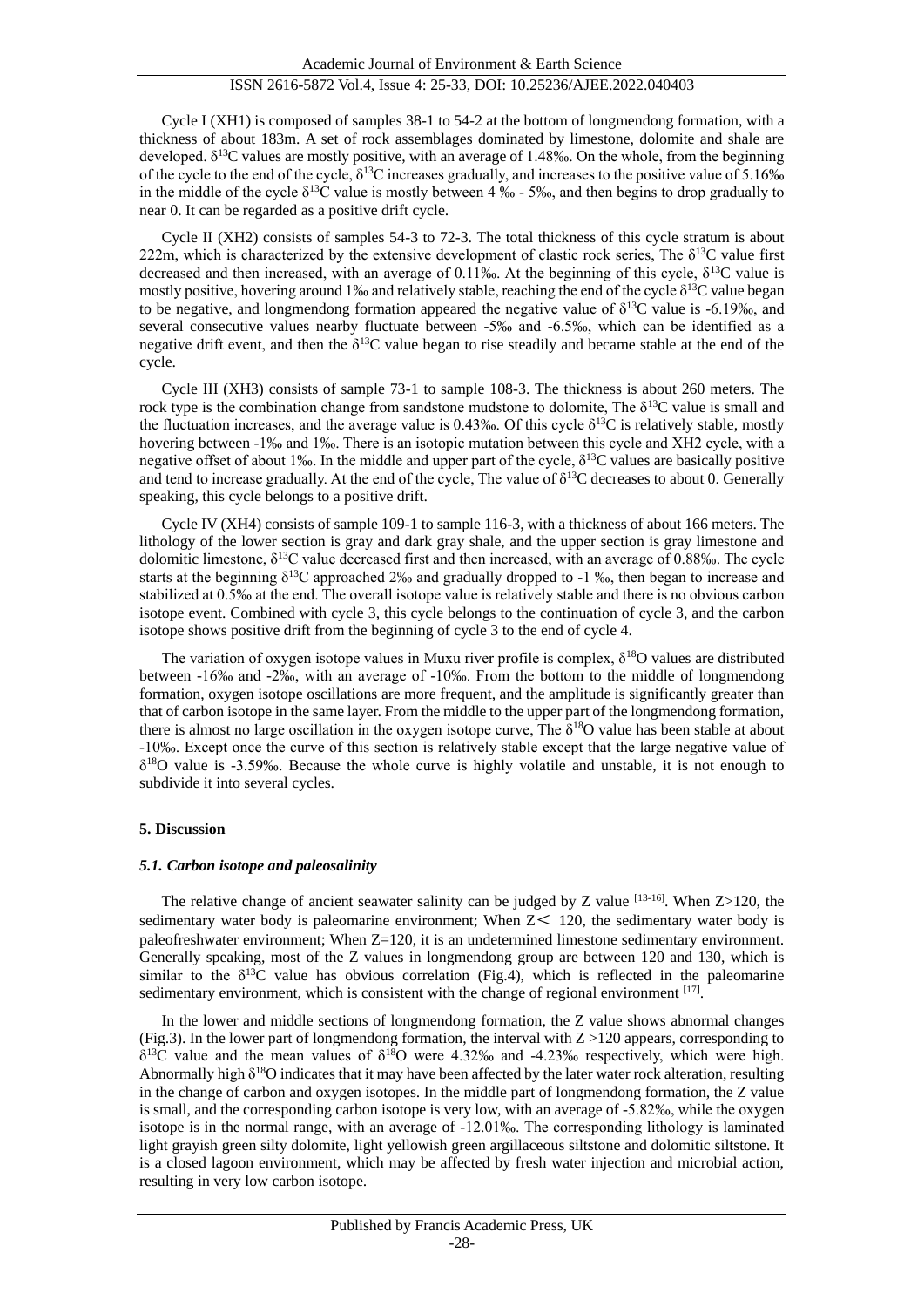

*Figure 4: Relationship between carbon isotope and paleosalinity of longmendong formation*

#### *5.2. Carbon isotope and sea level change*

In the late Ordovician, terrestrial organisms were poor. Under the condition of little fluctuation of atmospheric  $CO_2$  partial pressure, the relative changes of <sup>12</sup>C and <sup>13</sup>C in sediments were controlled by the rise and fall of sea level. When the earth's surface temperature rises, the sea water increases, the sea level rises, the land area decreases, the sediment entering the ocean due to weathering and denudation decreases, the marine life flourishes, and the buried amount of organic carbon increases. Therefore, the  $13<sup>C</sup>$  in the sea water is relatively enriched, which is in equilibrium with the carbon isotope of the sea water  $\delta^{13}$ C will be significantly positive. On the contrary, when the earth's surface temperature decreases, the land glaciers increase, the sea level decreases, and the marine organisms shrink, which reduces the buried amount of organic carbon. The seawater is relatively rich in <sup>12</sup>C and poor in <sup>13</sup>C, and the carbonate rocks are relatively rich in  $\delta^{13}C$  will have negative bias  $[18-20]$ . Therefore, the positive and negative drift changes of carbon isotopes can be used to reflect the fluctuation of sea level.

It can be seen from the carbon and oxygen isotope curve in Fig. 3 that the overall cycle is negative, indicating that the sea level should be in a downward state during this period. However, there are two periods of positive carbon isotope drift in Cycle I, corresponding to the rising trend of sea level. Generally speaking, the sea level of Cycle I rises in the initial stage, decreases in the middle stage, rises again in the end and then begins to decline. The sea level of Cycle II continues the state of Cycle I, which is in the decline state in the early stage and gradually rises in the middle stage. After a short-term rapid decline of sea level in the middle and late stage, it returns to the rise state until the end of Cycle II. Compared with Cycle I, the overall sea level of Cycle II is declining. During the transition from Cycle II to Cycle III, the sea level suddenly changed from rising to falling in a short time. It is speculated that abnormal events may occur at this time, and then the sea level began to rise slowly without too drastic changes, but on the whole, the sea level is still falling at this stage. Cycle IV belongs to the continuous development of Cycle III. After a slight rise in the early stage, it began to decline again.

In general, the sea level in Qishan area in the late Ordovician rose first and then continued to decline until the arrival of the hernantian ice age. However, in terms of stage change, it is relatively oscillatory, the sea advance and regression are carried out alternately, and sometimes there are abnormal events leading to the sudden change of sea level.

Because the oxygen isotope is greatly affected by diagenetic alteration, it is difficult to reflect the change of sea level, but the oxygen isotope with light alteration can reflect the condensation and melting of continental glaciers to a certain extent. When the earth is in the ice age, the sea level drops, the salinity rises, and <sup>16</sup>O is sealed by a huge ice sheet, then <sup>18</sup>O will be enriched in the sea water; In the interglacial period, on the contrary, glaciers melt and release a large amount of <sup>16</sup>O. As the sea level rises, <sup>18</sup>O in seawater will be reduced  $[21-23]$ . This is consistent with the sea level fluctuation reflected by the carbon isotope curve.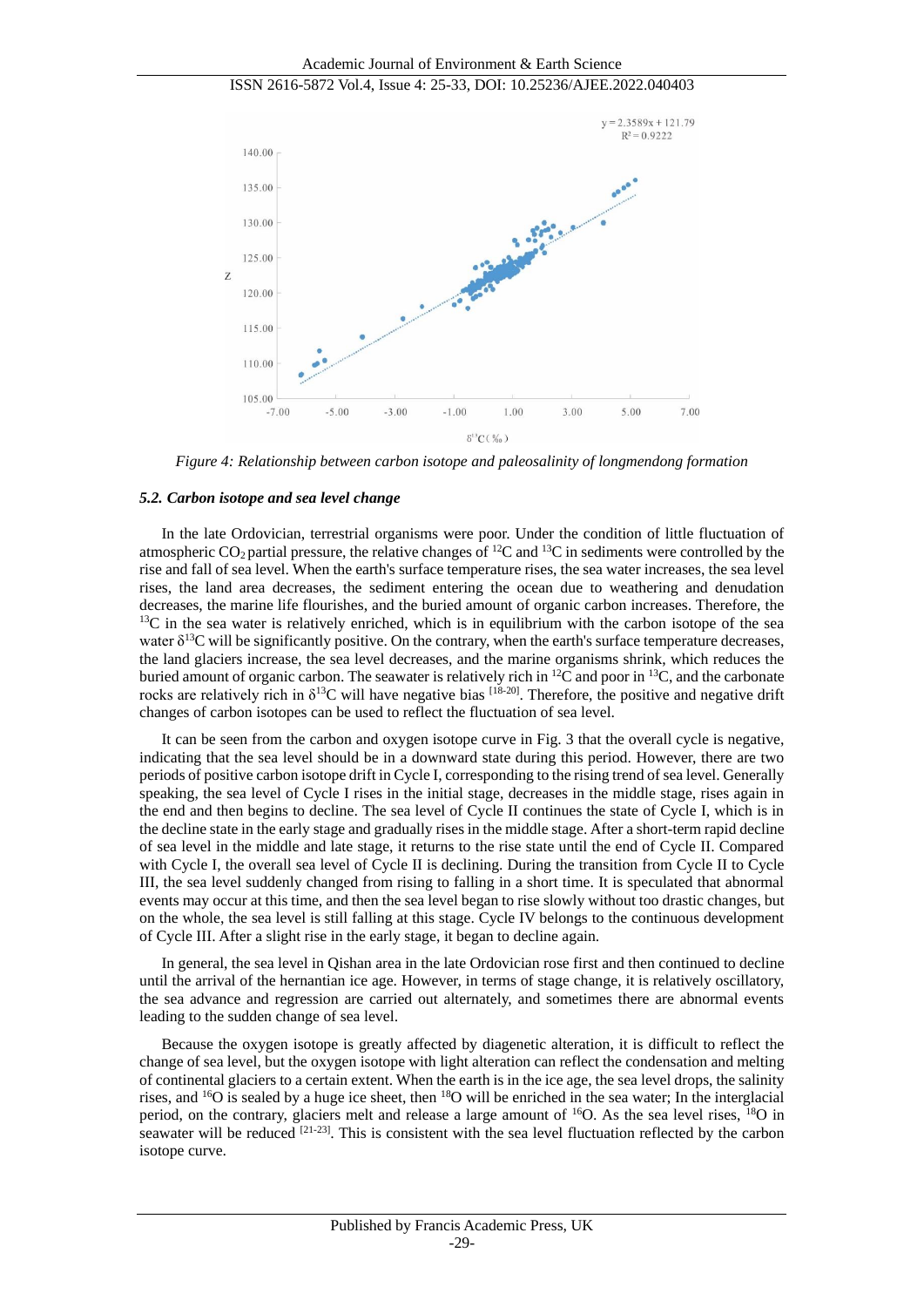#### *5.3. Comparison between carbon isotope curve of Muxu river profile and international carbon isotope curve*

Predecessors have studied the global Ordovician carbon isotope stratigraphy for half a century. Large quantities of carbon isotope events with global isochronous significance have been identified in the Ordovician of major plates such as the Baltic plate, Lauren plate and Siberian plate abroad and the Yangtze plate and Tarim plate in South China [24-30].

Chen Xu et al. (2008) summarized a global Ordovician  $\delta^{13}C$  variation curve, including Yichang, China, hernandian curve of Nevada, USA, Cadian curve of central continent of North America and Estonian curve earlier than Cadian [31]. The positive partial mdice event of carbon isotope in the middle Darwinian stage  $[32-34]$ , the gice event during the transition from the sambician stage to the Cadian stage [35-38] and so on are well recorded on this curve. The peak value of this curve well reflects the difference of their corresponding chronostratigraphic units and peak values.

The top and bottom strata of longmendong formation in Muxu river section are developed, indicating that longmendong formation is a set of continuous and complete sedimentary records. Based on the rock assemblage and sedimentary structure, it is considered that the overlying beiguoshan formation is a set of glacier ice water deposition [39,40], which should be consistent with the internationally recognized hernandian continental glacial event. The Sandaogou formation underlying the longmendong formation is classified into the Middle Ordovician according to paleontological fossils, which is equivalent to Majiagou Formation in North China stratigraphic area, guniutan formation and shizipu formation in Yangtze stratigraphic area. Therefore, longmendong formation should be the deposition of Sangbian and Katian periods, which can be compared with Pingliang Formation and Yaoxian formation on the western margin of Ordos<sup>[41, 42]</sup>.

The comparison between the carbon isotope curve of longmendong formation of Muxu river section and the international comprehensive carbon isotope curve shows that (Fig.5), XH1 and XH2 can be compared with the international comprehensive curve of Sangbian period, and XH3 and XH4 can be compared with the Katian period of the international comprehensive curve.



*Figure 5: Comparison between carbon isotope curve of longmendong formation in Qishan area and global carbon isotope curve*

Through the data analysis above and in combination with Fig.5, it can be seen that the change of Cycle I is basically consistent with the international curve at the same time, and the carbon isotope has a negative drift trend as a whole. The difference is that there are still some small positive drift in Cycle I, which is not recorded on the international curve, indicating that the carbon isotope and sea-level change have regional characteristics. The change trend of carbon isotope in the second stage of cycle still corresponds to the international curve as a whole, but the regional characteristics still exist. For example, there is a relatively large negative drift in this section at the end of Cycle II, and there is no record on the international curve; The positive drift event of gice carbon isotope at the junction of Sangbian and Katian stage is related to the section in this study, that is, near the junction of Cycle II and Cycle Ⅲ, the carbon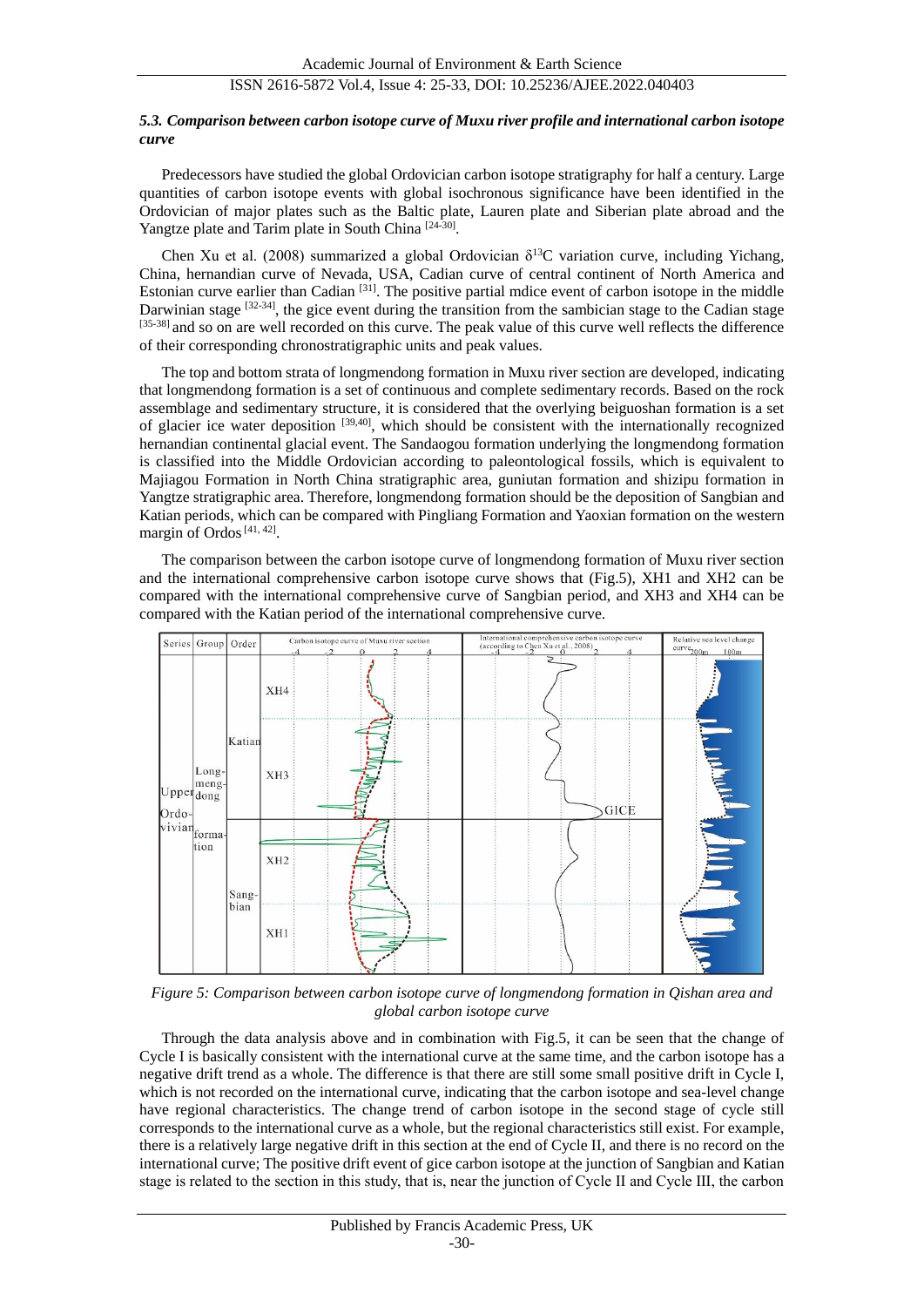isotope shows a trend of positive bias first and then negative bias, The peak value of  $\delta^{13}C$  is 2.08‰. Although there is a deviation in the time of occurrence, it can basically correspond to the GICE event. It is speculated that it may be because the carbon isotope drift event occurred in a fixed time period, but the specific time of occurrence is not necessarily the same, and there may be a time difference; Entering Cycle III and Cycle IV, the evolution trend of carbon isotope deviates from the international curve. On the whole, the change trend of carbon isotopes in Cycle Ⅰ and Cycle II and the rise and fall of sea level can be compared with the global contemporaneous period. GICE events can also be identified in this profile, but Cycle Ⅲ and Cycle Ⅳ are quite different from the international curve, showing regional characteristics.

#### **6. Conclusion**

(1) The lower and upper parts of the upper Ordovician longmendong formation on the Muxu river section of Qishan in the southwest edge of Ordos block are in integrated contact with Sandaogou formation and beiguoshan formation respectively, with good exposure and continuous integrity, which is equivalent to the deposition of Sangbian period and Katian period, and can be compared with Pingliang Formation in the west edge of Ordos and Yaoxian formation in the south edge.

(2) The carbon isotopes of 205 samples ranged from -6.19‰ to 5.16‰, with an average of 0.57‰. The average value of oxygen isotope is -3.09‰ ~ -16.84‰, with an average of -10.74‰. The carbon and oxygen isotopes are discrete and basically preserve the original geochemical composition characteristics. The salinity Z value is between 120 and 130, indicating that the late Ordovician was a marine sedimentary environment, which is consistent with the geological research results.

(3) The vertical variation of carbon isotope curve of longmendong formation in Muxu river section can be divided into four cycle segments according to the characteristics of base value and fluctuation. The base value of XH1 carbon isotope curve changes from large to small, and there are many positive drifts, reflecting that the sea level has experienced many short-term huge drops on the background of medium-term rise; The base value of XH2 isotope curve changes from rapid increase to slow increase, which reflects that the sea level first decreases and then increases, and the carbon isotope at the junction of XH2 and XH3 is positively biased to 2.08‰, which may be the embodiment of a tectonic event. The base value of XH3 isotope curve increases slowly, and the carbon isotope mostly shows a small negative offset. XH4 isotope curve shows a complete cycle of first decreasing and then increasing, and the fluctuation range of sea level is small. Generally speaking, the early carbon isotope values are mainly positive drift, with large scale and long time; The late stage is dominated by negative drift, with small scale and short time. This reflects that the sea level fluctuated greatly in the early Late Ordovician, with strong activity, and the sea level fluctuated slightly in the late Ordovician, showing a downward trend as a whole.

(4) The comparison of carbon and oxygen isotope variation curve of longmendong formation and the global Ordovicianδ <sup>13</sup>C variation curves shows that longmendong formation is deposited in the late Ordovician, which is equivalent to Sangbian and Katian periods. There is a positive drift event of gice carbon isotope, which is regionally comparable.

#### **References**

*[1] Shao longyi. Relationship between oxygen and carbon isotopes of carbonate rocks and paleotemperature [J] Journal of China University of mining and technology, 1994, 23(1): 7.*

*[2] Gong Yiming. Foundation and frontier of stratigraphy [M]. China University of Geosciences Press, 2007.*

*[3] Huang Sijing. Carbon and strontium isotopic compositions of middle and Upper Devonian marine carbonate rocks in Ganxi, Northwest Sichuan and their geological significance [J]. Journal of rock, 1993, 9(1): 214-221.*

*[4] Liu Chuanlian, Cheng Xinrong. Carbon and strontium isotopic characteristics of Ordovician carbonate rocks in Tarim Basin and their response to sea level changes [J]. Chinese Science Bulletin, 1996 (10): 908-910.*

*[5] Wang Wei, Wang Wenqian.Prospects and suggestions for the study of stable isotope stratigraphy [J]. Journal of stratigraphy, 2013, 37(04): 556.*

*[6] Kump L R, Arthur M A, Patzkowsky M E, et al. A weathering hypothesis for glaciation at high atmospheric pCO2 during the Late Ordovician [J]. 1999, 152(1-2): 0-187.*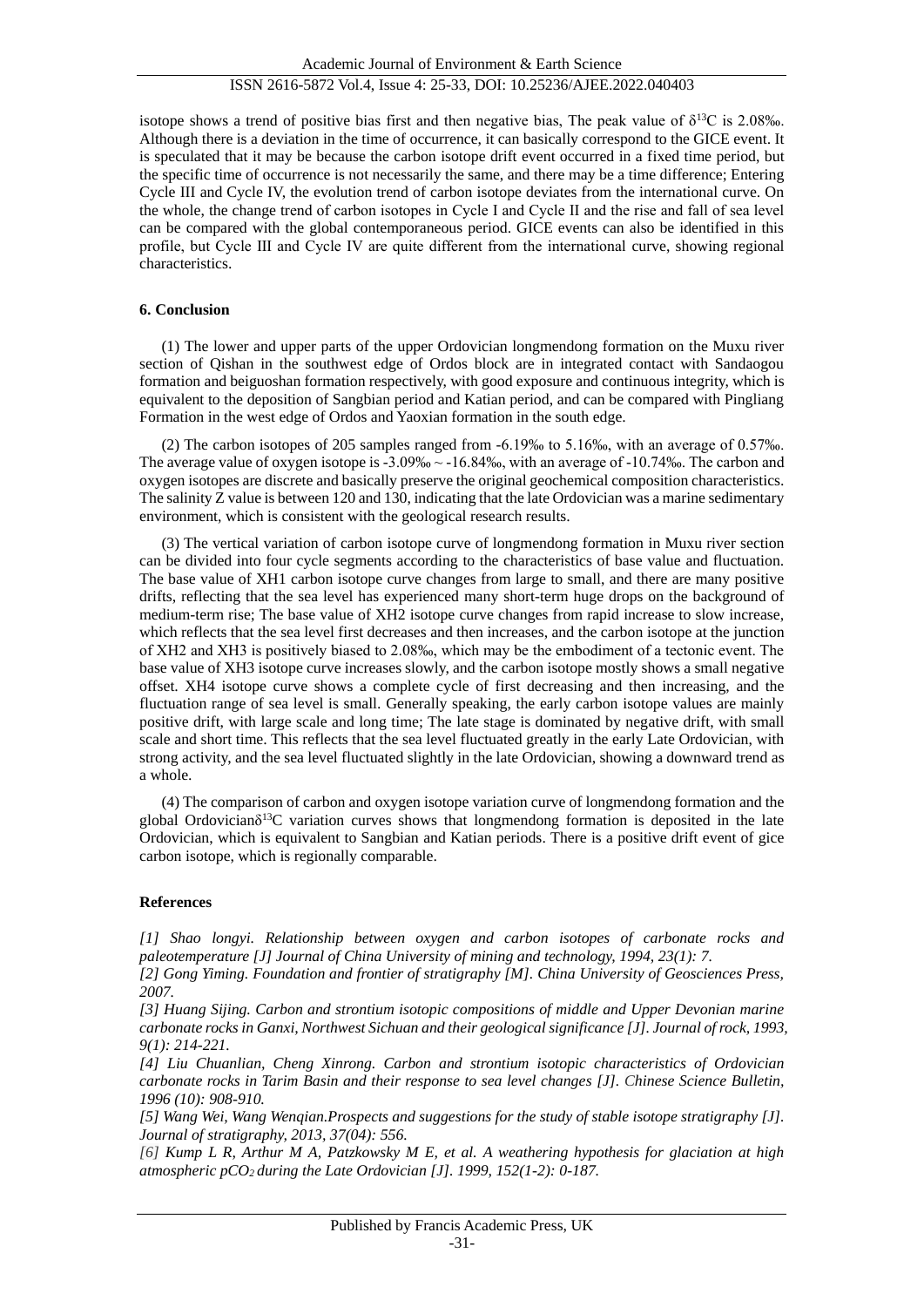*[7] Metzger J G, Fike D A, Smith L B. Applying carbon-isotope stratigraphy using well cuttings for highresolution chemostratigraphic correlation of the subsurface [J]. AAPG Bulletin, 2014.*

*[8] Liu Xi.Study on Ordovician lithofacies paleogeography in Qishan area, southwest margin of Ordos [D], Northwestern University, 2010.*

*[9] Guo Fusheng, Peng Huaming, pan Jiayong, et al.Carbon and oxygen isotopic characteristics of Cambrian carbonate rocks in Jiangshan, Zhejiang Province and their Paleoenvironmental Significance [J]. Journal of stratigraphy, 2003, 27(4): 289-297.*

*[10] Oing Hairong, Veizer J.Oxygen and carbon isotopic composition of Ordovician brachiopods:Implications for coeval seawater [J]. Geochimica et Cosmochimica Act a, 1994, 58(20): 4429- 4442.*

*[11] Jiang Maosheng. Carbon and oxygen isotopes and paleoenvironment of Ordovician Honghuayuan and Baota carbonate rocks in Hunan Guizhou area [J]. Journal of lithofacies paleogeography, 1994.*

*[12] Yang LvHan, Liao Rong, Cheng Ke.Carbon and oxygen isotopes of carbonate rocks and paleoclimate and Paleoenvironment [J]. Scientific and technological innovation and Application, 2007(8): 1.*

*[13] Kerth M L, Weber J N. Isotopic composition and environmental classification of select-ed limestones and fossils [J]. Geoch. Et Cosmoch. Act a, 1964, 23: 1786-1816.*

*[14] Yu Hongyan, Wei Li, Qin Xiaoyan, et al.Gas water distribution and genesis of Ordovician Majiagou Formation in Northwest Ordos Basin [J]. Petroleum exploration and development, 2016, 43(3): 396-402. [15] Zhang Xiulian.Relationship between stable isotopes of oxygen and carbon in carbonate rocks and paleosalinity and paleotemperature [J]. Acta sedimentologica sinica, 1985(4): 25-33.*

*[16] Shao longyi, Zhang Pengfei.Oxygen and carbon stable isotopic composition, paleosalinity and paleotemperature of carbonate rocks of Heshan formation in Central Guangxi [J]. Coalfield geology in China, 1991, 3(1): 6.*

*[17] Chen Qiang. Study on lithofacies and paleogeography of Lower Paleozoic in the southwest margin of Ordos [D]. Northwestern University, 2001.*

*[18] Yan Zhaobin, Guo Fusheng. Application of C, O and Sr isotopic composition of carbonate rocks in the study of paleoclimate and paleomarine environment [J]. Journal of geological prospecting, 2005(1): 53-56.*

*[19] Yang Xiangrong, Yan Detian, et al. Research status of paleomarine environment transformation and its genetic mechanism in hernante glacial period [J]. Acta sedimentologica sinica, 2018, 36(2): 14.*

*[20] Su Xiaohui. Sedimentological and geochemical responses to geological events at the O/S [D]. Chengdu University of Technology, 2017.*

*[21] Mattews R K, Poore R Z. Tertiary <sup>18</sup>O record and glacio-eu-static sea-level fluctuations [J]. Geology, 1980, (8): 501-504.*

*[22] Zhang Wei, Liu Bei, et al. Comparison and determination of Quaternary glaciation and deep-sea oxygen isotope stage in China [J]. Geographical research, 2013, 32(4): 10.*

*[23]Schemm-Gregory M . On the genus Quiringites Struve, 1992 (Brachiopoda, Middle Devonian)[J]. Bulletin of the Peabody Museum of Natural History, 2009.*

*[24] Ainsaar L, Meidla T, Tinn O, et al. Darriwilian (Middle Ordovician) carbon isotope s-tratigraphy in Baltoscandia.,2007.*

*[25] Hatch J R, Jacobson S R, Witzke B J, et al. Possible Late Middle Ordovician Organic Carbon Isotope Excursion: Evidence from Ordovician Oils and Hydrocarbon Source Rocks, Mid-Continent and East-Central United States [J]. Bulletin, 1987, 71(11): 1342-1354.*

*[26] Mauviel, Alain, Desrochers, et al. A high-resolution, continuous delta C-13 record span-ning the Ordovician-Silurian boundary on Anticosti Island, eastern Canada [J]. Canadian jo-urnal of earth sciences, 2016, 53(8): 795-801.*

*[27] Orth C J,Gilmore J S,Quintana L R, et al. Terminal Ordovician extinction:Geochemical analysis of the Ordovician/Silurian boundary, Anticosti Island, Quebec [J]. Geology, 1986, 14(1986): 433-436.*

*[28] Saltzman M R, Young S A.Long-lived glaciation in the Late Ordovician? Isotopic and sequencestratiraphic evidence from western Laurentia [J]. Geology, 2005, 33(2).*

*[29] Stig M. Bergström,Xu Chen,Juan Carlos Gutierrez‐Marco, Andrei Dronov. The new chronostratigraphic classification of the Ordovician System and its relations to major regional s-eries and stages and to δ<sup>13</sup>C chemostratigraphy [J]. John Wiley & Sons, Ltd (10.1111),2009, 42(1).*

*[30] Stig M. Bergström,Oliver Lehnert,Mikael Calner,Michael M. Joachimski. A new upper Middle Ordovician–Lower Silurian drillcore standard succession from Borenshult in Östergötland, southern Sweden: 2. Significance of δ<sup>13</sup>C chemostratigraphy [J]. GFF, 2012, 134(1).*

*[31] Chen Xu, Stig M. Bergstrm. More than 100 years of Ordovician research: from British standards to international standards [J]. Journal of stratigraphy, 2008 (01): 1-14.*

*[32] Ainsaar L, D Kaljo, Martma T, et al. Middle and Upper Ordovician carbon isotope*